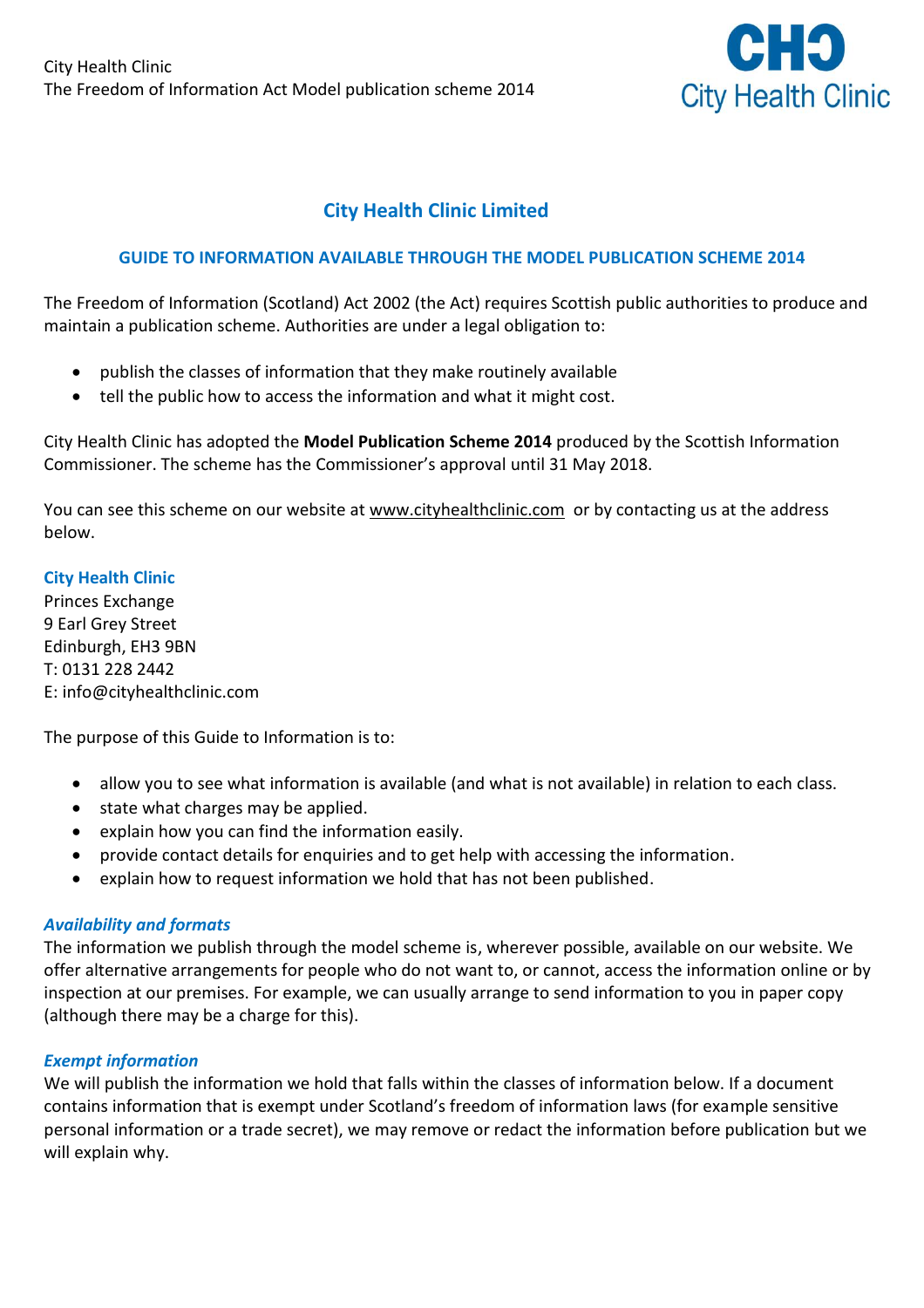

## *Copyright*

City Health Clinic holds the copyright in its published information, the information may be copied or reproduced without formal permission, provided that:

- it is copied or reproduced accurately
- it is not used in a misleading context, and
- the source of the material is identified

Where City Health Clinic does not hold the copyright in information we publish, we will make this clear.

## *Charges*

This section explains when we may make a charge for our publications and how any charge will be calculated. There is no charge to view information on our website or at our premises.

We may charge for providing information to you e.g., photocopying and postage, but we will charge you no more than it actually costs us to do so. We will always tell you what the cost is before providing the information to you.

Our photocopying charge per sheet of paper is shown in the tables below:

## **Black and white photocopying Colour photocopying**

| Size of paper | Pence per sheet of paper | Size of<br>paper | Pence per sheet of<br>paper |
|---------------|--------------------------|------------------|-----------------------------|
|               | 35p                      | A4               | 45r                         |
|               | 25p                      | A5               |                             |

Postage costs will be recharged at the rate we pay to send the information to you.

When providing copies of pre-printed publications, we will charge no more than the cost per copy of the total print run.

We do not pass any other costs on to you in relation to our published information.

## *Contact us*

You can contact us for assistance with any aspect of this publication scheme:

City Health Clinic, Princes Exchange, 9 Earl Grey Street, Edinburgh EH3 9BN E: [info@cityhealthclinic.com](mailto:info@cityhealthclinic.com) T: 0131 228 2442 W: www.cityhealthclinic.com

We will also be pleased to advise you how to ask for information that we do not publish, or how to complain if you are dissatisfied with any aspect of this publication scheme.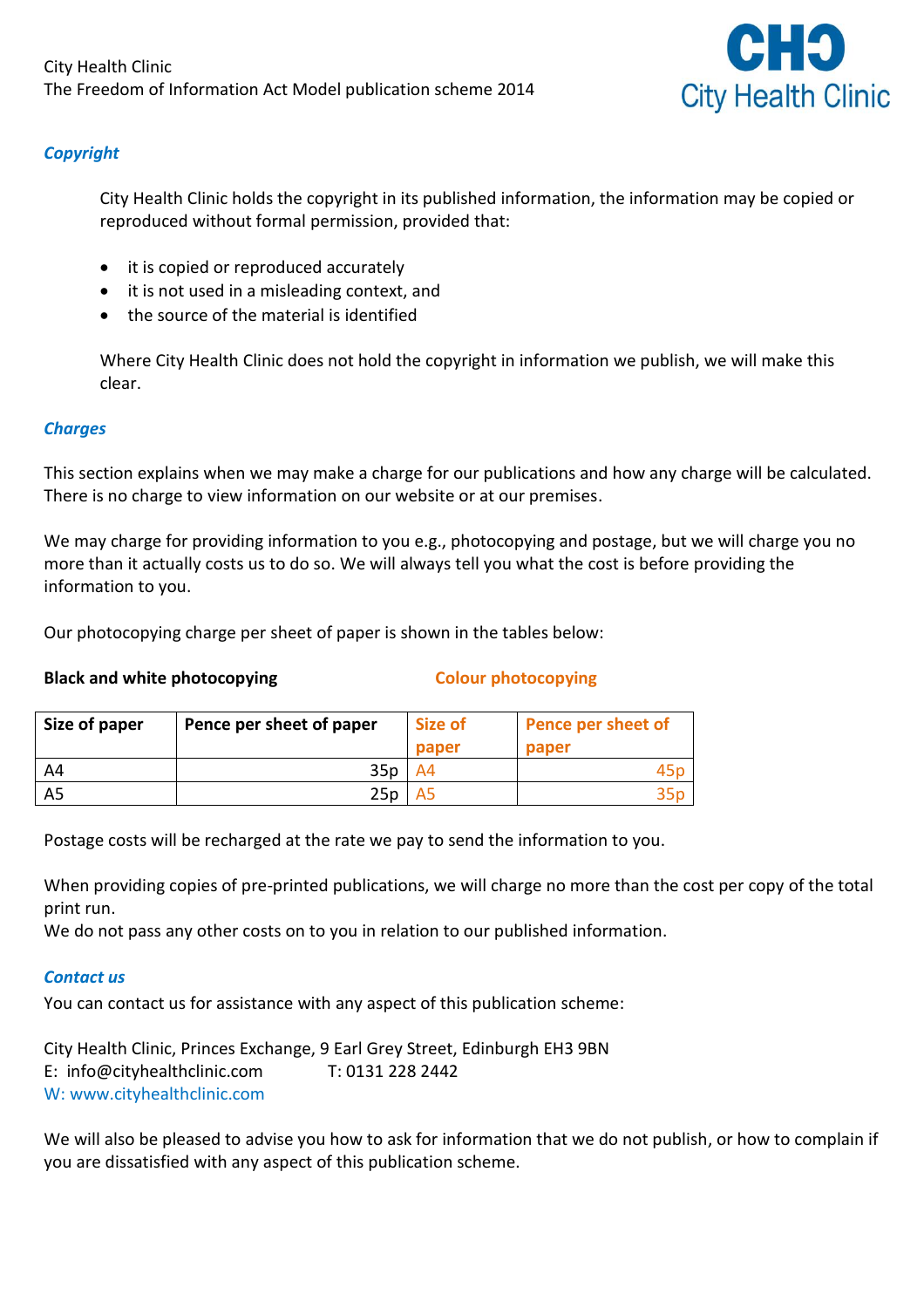

## *The classes of information that we publish*

We publish information that we hold within the following classes. Once information is published under a class we will continue to make it available for the current and previous two financial years.

Where information has been updated or superseded, only the current version will be available. If you would like to see previous versions, you may make a request to us for that information.

## **CLASS 1: ABOUT City Health Clinic Limited**

#### **Class description:**

Information about City Health Clinic, who we are, where to find us, how to contact us, how we are managed and our external relations

| The information we publish under this class                 | How to access it        |
|-------------------------------------------------------------|-------------------------|
| Patient Information Leaflet and City Health Clinic website: | Practice Leaflet        |
| About Us (home page); includes details                      | www.cityhealthclinc.com |
| Who we are                                                  |                         |
| Address                                                     |                         |
| Contact details                                             |                         |
| <b>Opening Hours</b>                                        |                         |
| <b>Complaints Contact Details</b>                           |                         |
| <b>Practice Manager Details</b>                             |                         |
| <b>Single Model Publication</b>                             |                         |
| City Health Clinic's guide to Information                   |                         |
| <b>Request of Information Details</b>                       |                         |

## **CLASS 2: HOW WE DELIVER OUR FUNCTIONS AND SERVICES**

**Class description:**

Information about our work, our strategy and policies for delivering functions and services and information for our service users.

| The information we publish under this class                  | How to access it         |
|--------------------------------------------------------------|--------------------------|
| Website                                                      | www.cityhealthclinic.com |
| Patient Leaflet                                              | Request by writing       |
| Health & Safety Policy                                       | Request by writing       |
| <b>Infection Control Policy</b>                              | Request by writing       |
| Health Clearance and Immunisation Policy                     | Request by writing       |
| Control of the Environment Policy                            | Request by writing       |
| Personal Protective Equipment (PPE) Policy                   | Request by writing       |
| Hand Hygiene Policy                                          | Request by writing       |
| Decontamination of Reusable Items Policy                     | Request by writing       |
| Dispatch to Laboratories and Equipment Suppliers Policy      | Request by writing       |
| Procurement of Infection Control and Decontamination Policy  | Request by writing       |
| Dealing with Violence or Aggression on the Work Place Policy | Request by writing       |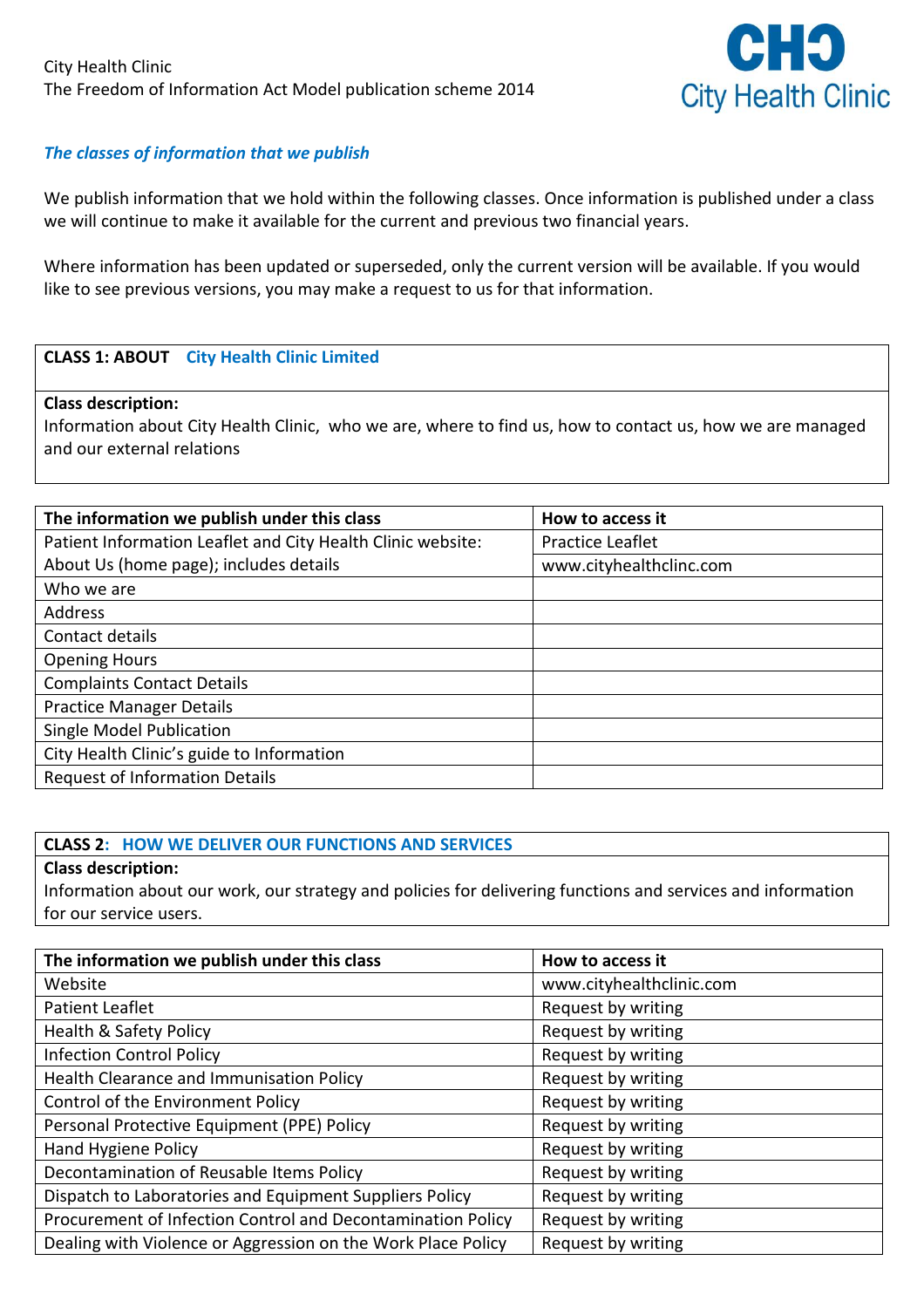

| <b>Waste Management Policy</b>                                   | Request by writing |
|------------------------------------------------------------------|--------------------|
| Occupational Health Exposure Policy                              | Request by writing |
| Latex Products Policy                                            | Request by writing |
| <b>Risk Assessment</b>                                           | Request by writing |
| <b>Managing Medical Emergencies Policy</b>                       | Request by writing |
| Data Protection, Confidentiality and Information Security Policy | Request by writing |
| Data Protection Policy for Patients                              | Request by writing |

#### **CLASS 3: HOW WE TAKE DECISIONS AND WHAT WE HAVE DECIDED**

#### **Class description:**

Information about the decisions we take, how we make decisions and how we involve others

| The information we publish under this class | How to access it |
|---------------------------------------------|------------------|
| Guidelines in accordance with SDCEP         | ww.sdcep.org.uk  |

#### **CLASS 4: WHAT WE SPEND AND HOW WE SPEND IT**

#### **Class description:**

Information about our strategy for, and management of, financial resources (in sufficient detail to explain how we plan to spend public money and what has actually been spent.

| The information we publish under this class | How to access it                        |
|---------------------------------------------|-----------------------------------------|
| NHS Charges                                 | NHS Charges Scottish Dental             |
|                                             | www.psd.scot.nhs.uk/dentists/treatment- |
|                                             | costs.html                              |
| Private Charges Price Lists                 | Request by writing                      |

## **CLASS 5: HOW WE MANAGE OUR HUMAN, PHYSICAL AND INFORMATION RESOURCES**

#### **Class description:**

Information about how we manage the human, physical and information resources of **City Health Clinic**

| The information we publish under this class  | How to access it             |
|----------------------------------------------|------------------------------|
| <b>Recruitment Policy</b>                    | Request by writing           |
| Performance and Capability Procedure         | Request by writing           |
| Employee Handbook                            | Request by writing           |
| <b>Disability Policy and Procedures</b>      | Request by writing           |
| <b>Equal Opportunities Policy</b>            | Request by writing           |
| <b>RIDDOR Policy</b>                         | Request by writing           |
| Record Keeping Policy                        | Request by writing           |
| FOISA Model Publications 2014                | Request by writing / Website |
| <b>Child Protection Policy</b>               | Request by writing           |
| <b>Practice Policy for Public Protection</b> | Request by writing           |